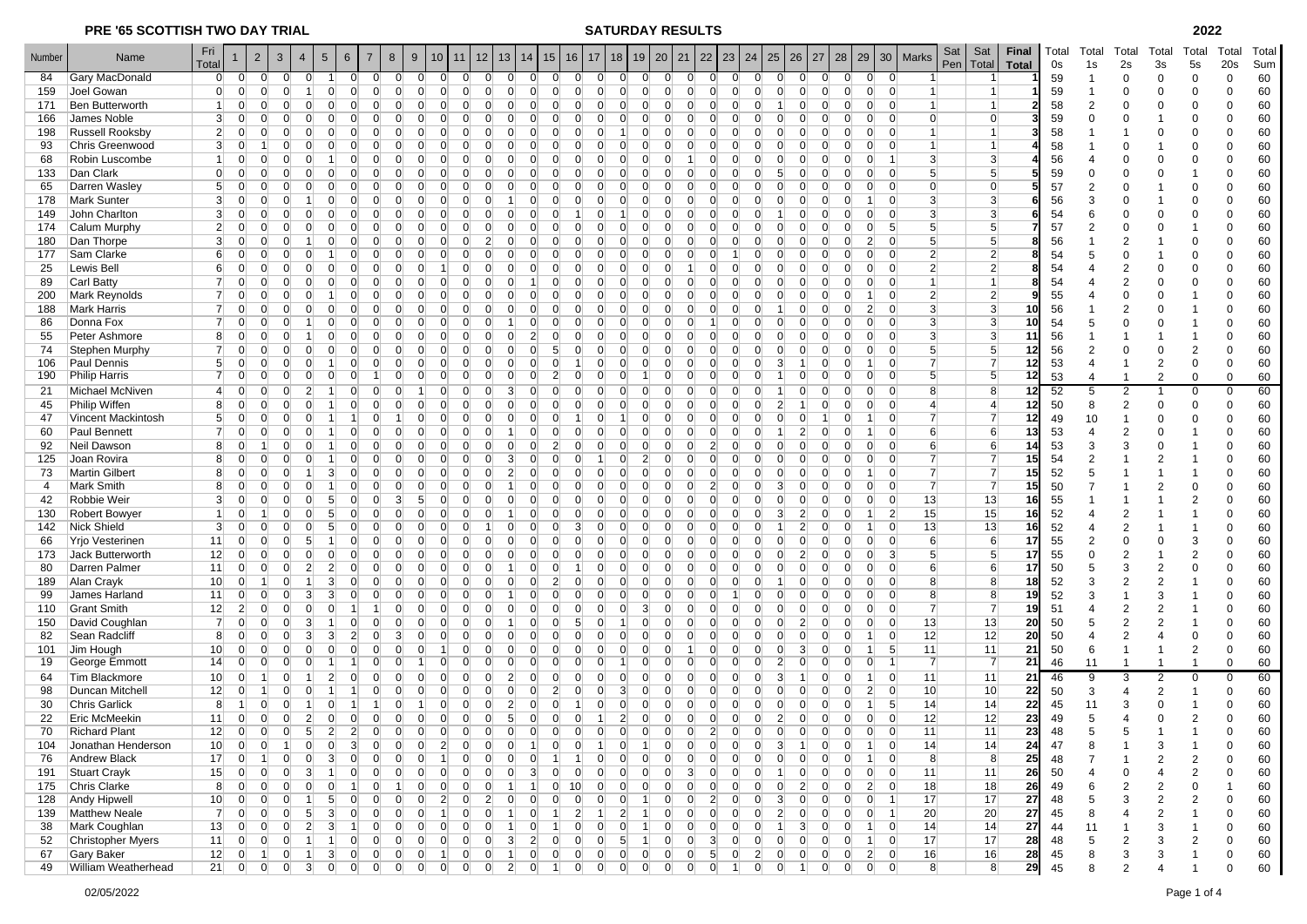| Number          | Name                    | Fri<br>Total    |                | 2               | 3                   | $\overline{4}$ | $5\phantom{.0}$                   | 6              |                 | 8               | 9              | 10                |                | 13<br>$12 \overline{ }$                            |                | 15             | 16                         | 17                               | 18              | 19 | 20                               | 21             | 22             | 23              | 24              | 25<br>26            | 27             | 28                               | 29              | 30              | <b>Marks</b>    | Sat<br>Sat<br>Pen   Total | Final<br><b>Total</b> | Total<br>0s | Total<br>1s    | Total<br>2s              | Total<br>3s    | Total<br>5s    | Total<br>20s | Total<br>Sum |
|-----------------|-------------------------|-----------------|----------------|-----------------|---------------------|----------------|-----------------------------------|----------------|-----------------|-----------------|----------------|-------------------|----------------|----------------------------------------------------|----------------|----------------|----------------------------|----------------------------------|-----------------|----|----------------------------------|----------------|----------------|-----------------|-----------------|---------------------|----------------|----------------------------------|-----------------|-----------------|-----------------|---------------------------|-----------------------|-------------|----------------|--------------------------|----------------|----------------|--------------|--------------|
| 183             | Allan Adamson           | 12              | 0              | $\overline{0}$  | 0                   |                | 5 <sup>5</sup><br>-11             | 0              | $\overline{0}$  | $\overline{0}$  | 0              | $\overline{0}$    | 0              | 0                                                  | $\overline{0}$ | 0              | $\overline{0}$             | 0 <br>$1\vert$                   | $\overline{0}$  |    | 0 <br> 0                         | 0              | $\overline{0}$ | $\overline{0}$  | $\overline{0}$  | $\overline{1}$      | $\overline{0}$ | 5 <sup>5</sup><br>$\overline{0}$ | $\overline{0}$  | 5               | 18              | 18                        | 30                    | 48          | 6              | $\mathbf 0$              | 3              | 3              | $\Omega$     | 60           |
| 179             | Kevin Chapman           | 15              | $\overline{0}$ | $\Omega$        | $\Omega$            |                | 5                                 | U              |                 | $\Omega$        | $\Omega$       | $\Omega$          | $\Omega$       | $\Omega$                                           | $\Omega$       | $\Omega$       | $\overline{0}$             | $\Omega$                         | $\Omega$        |    | $\Omega$<br>$\Omega$             | $\overline{0}$ | 3              | $\Omega$        |                 | $\overline{2}$      | $\Omega$       | $\Omega$<br>$\Omega$             |                 | $\overline{2}$  | 15              | 15                        | 30                    | 48          | $\overline{4}$ | $\overline{2}$           | Δ              | 2              | $\Omega$     | 60           |
| 79              | Jim Tennant             | 19              | 0              | $\Omega$        |                     |                |                                   |                |                 |                 |                |                   |                |                                                    |                |                |                            |                                  |                 |    |                                  |                |                |                 |                 | $\Omega$            | 0              |                                  | $\overline{2}$  |                 | 11              | 11                        | 30                    | 48          | $\overline{2}$ | $\boldsymbol{\varDelta}$ | 5              | -1             | $\Omega$     | 60           |
| 85              | <b>Mick Grant</b>       | 18              |                |                 |                     |                |                                   |                |                 |                 |                |                   |                |                                                    |                |                |                            |                                  |                 |    |                                  |                |                |                 |                 |                     |                |                                  | 5               |                 | 13              | 13                        | 31                    | 46          | 8              |                          | $\overline{2}$ | 3              | $\Omega$     | 60           |
| 165             | lan Myers               | 13              |                | $\Omega$        |                     |                |                                   |                |                 |                 |                |                   |                |                                                    |                |                |                            |                                  |                 |    |                                  |                |                |                 |                 | 3                   |                |                                  |                 | $\Omega$        | 18              | 18                        | 31                    | 46          | 5              | 3                        | 5              | $\overline{1}$ | $\Omega$     | 60           |
| 102             | <b>Richard Vockins</b>  | 15              |                |                 |                     |                |                                   |                |                 |                 |                |                   |                |                                                    |                |                |                            |                                  |                 |    |                                  |                |                |                 |                 |                     |                |                                  | 3               | $\Omega$        | 17              | 17                        | 32                    | 47          | 3              | 5                        | 3              | $\overline{2}$ | $\Omega$     | 60           |
| 170             | <b>Grant Adamson</b>    | 8               | $\Omega$       | $\Omega$        |                     |                |                                   |                |                 |                 |                |                   |                |                                                    |                |                |                            |                                  |                 |    |                                  |                |                |                 |                 | 3                   |                |                                  | $\Omega$        | -5              | 25              | 25                        | 33                    | 47          | $\overline{7}$ |                          | 3              | $\overline{1}$ |              | 60           |
| 195             | <b>Clayton Rowson</b>   | 20              |                | $\Omega$        |                     |                |                                   |                |                 |                 |                |                   |                |                                                    |                |                |                            |                                  |                 |    |                                  |                |                |                 |                 | 2                   |                | 0                                |                 | $\Omega$        | 13              | 13                        | 33                    | 46          | 7              |                          | 3              | 3              | $\Omega$     | 60           |
| 10 <sup>°</sup> | Eugene Salles           | 14              | $\overline{0}$ | $\Omega$        |                     |                | 5                                 |                |                 |                 | 5              |                   |                |                                                    |                |                |                            |                                  | $\Omega$        |    |                                  |                |                |                 |                 |                     | 0              | $\Omega$                         | $\Omega$        |                 | 19              | 19                        | 33                    | 44          | 11             |                          | $\Omega$       | 4              | $\Omega$     | 60           |
| 33              | <b>Rob Bratley</b>      | 14              |                | $\Omega$        |                     |                |                                   |                |                 |                 |                |                   |                |                                                    |                |                |                            |                                  |                 |    |                                  |                |                |                 |                 |                     |                |                                  |                 | 5               | 20 <sup>2</sup> | 20                        | 34                    | 43          | 10             |                          | 4              | $\overline{2}$ | $\Omega$     | 60           |
| 23              | Mike Watson             | 10 <sup>1</sup> | $\mathbf 0$    | $\Omega$        |                     |                | $\overline{2}$                    |                |                 |                 | $\Omega$       |                   |                |                                                    |                |                |                            |                                  | $\Omega$        |    |                                  |                |                |                 |                 | 3                   |                | $\Omega$                         |                 | 5               | 25              | 25                        | 35                    | 41          | 12             | $\overline{2}$           | 3              | 2              | $\Omega$     | 60           |
| 78              | Steven Palmer           | 12              |                |                 |                     |                |                                   |                |                 |                 |                |                   |                |                                                    |                |                | $\overline{2}$             |                                  |                 |    |                                  |                |                |                 |                 |                     |                |                                  |                 | 5               | 23              | 23                        | 35                    | 39          | 13             |                          | 3              | $\overline{1}$ | $\Omega$     | 60           |
| 61              | Danny Littlehales       | 15              | $\overline{0}$ | 5               |                     |                | 5                                 |                |                 |                 | $\Omega$       |                   |                |                                                    |                |                |                            |                                  | $\Omega$        |    |                                  |                |                |                 |                 | 3                   |                | $\Omega$                         |                 |                 | 21              | 21                        | 36                    | 45          | 7              |                          | 4              | 3              | $\Omega$     | 60           |
| 50              | David Sherlock          | 15              |                |                 |                     |                |                                   |                |                 |                 |                |                   |                |                                                    |                |                |                            |                                  |                 |    |                                  | $\Omega$       |                |                 |                 | 3                   |                |                                  |                 |                 | 21              | 21                        | 36                    | 42          | 9              |                          | 3              | $\overline{2}$ | $\Omega$     | 60           |
| 34              | Michael Flanagan        | 15              | $\Omega$       | 5               |                     |                |                                   | 2              |                 |                 |                |                   |                |                                                    |                |                |                            |                                  |                 |    |                                  | $\Omega$       |                |                 |                 | $\overline{2}$      |                | $\Omega$                         | $\overline{2}$  | $\Omega$        | 21              | 21                        | 36                    | 42          | 8              | 6                        | $\overline{2}$ | $\overline{2}$ | $\Omega$     | 60           |
| 152             | Jonathan Hughes         | 21              |                | $\Omega$        |                     |                |                                   |                |                 |                 |                |                   |                |                                                    |                |                |                            |                                  |                 |    |                                  |                |                |                 |                 | 3                   |                | 0                                |                 |                 | 16              | 16                        | 37                    | 45          | $\overline{4}$ |                          | 5              | $\overline{2}$ | $\Omega$     | 60           |
| 187             | Dave Wood               | 16              |                |                 |                     |                |                                   |                |                 |                 |                |                   |                |                                                    |                |                |                            |                                  |                 |    |                                  |                |                |                 |                 | 5                   |                |                                  |                 | $\Omega$        | 22              | 22                        | 38                    | 37          | 18             |                          |                | 3              | $\Omega$     | 60           |
| 26              | <b>Geoff Herbert</b>    | 21              |                |                 |                     |                |                                   |                |                 |                 |                |                   |                |                                                    |                |                |                            |                                  |                 |    |                                  |                |                |                 |                 |                     |                |                                  |                 | $\Omega$        | 18              | 18                        | 39                    | 44          | 5              | 3                        | 6              | $\overline{2}$ | $\Omega$     | 60           |
| 118             | Ian Shedden             | 20              |                | $\Omega$        |                     |                |                                   |                |                 |                 |                |                   |                |                                                    |                |                |                            |                                  |                 |    |                                  |                |                |                 |                 |                     |                |                                  |                 | $\overline{2}$  | 19              | 19                        | 39                    | 42          | 9              | 3                        | 3              | 3              | $\Omega$     | 60           |
| 63              | Dave Knaggs             | 15              | $\overline{0}$ | $\overline{2}$  |                     |                |                                   |                |                 |                 |                |                   |                |                                                    |                |                | 3                          |                                  | $\Omega$        |    |                                  |                |                |                 |                 | 3                   |                |                                  |                 | $\Omega$        | 24              | 24                        | 39                    | 42          | 8              | 3                        | 5              | $\overline{2}$ | $\Omega$     | 60           |
| 69              | Nigel Greenwood         | 22              |                |                 |                     |                |                                   |                |                 |                 |                |                   |                |                                                    |                |                |                            |                                  |                 |    |                                  |                |                |                 |                 |                     |                |                                  |                 | $\Omega$        | 18              | 18                        | 40                    | 44          | 6              | $\mathcal{P}$            | 5              | 3              | $\Omega$     | 60           |
| 161             | Colin Bailey            | 19              | $\overline{0}$ | $\Omega$        | $\Omega$            |                | 3                                 | $\Omega$       |                 | 2               |                |                   |                |                                                    |                |                | $\Omega$                   | ∩                                | $\Omega$        |    |                                  | $\Omega$       |                |                 |                 | 3                   |                |                                  | $\overline{2}$  | $\mathcal{P}$   | 21              | 21                        | 40                    | 44          | 5              | $\boldsymbol{\varDelta}$ | Δ              | 3              | $\Omega$     | 60           |
| 120             | Robbie Allan            | 17              | 0              | $\Omega$        |                     |                |                                   |                |                 |                 |                |                   |                |                                                    |                |                |                            |                                  |                 |    |                                  |                |                |                 |                 | 3                   |                |                                  |                 | 5               | 24              | 24                        | 41                    | 42          |                |                          |                | 2              | $\Omega$     | 60           |
| 88              | Peter Archer            | 20              | 5 <sup>5</sup> | $\Omega$        |                     |                |                                   |                |                 |                 |                |                   |                |                                                    |                |                |                            |                                  |                 |    |                                  |                |                |                 |                 |                     |                |                                  |                 | 5               | 21              | 21                        | 41                    | 42          |                | 5                        | 5              | 2              | $\Omega$     | 60           |
| 199             | Michael Irving          | 32              |                |                 |                     |                |                                   |                |                 |                 |                |                   |                |                                                    |                |                |                            |                                  |                 |    |                                  |                |                |                 |                 |                     |                |                                  |                 | 3               | 11              | 11                        | 43                    | 51          |                | $\Omega$                 | 4              | 2              | $\Omega$     | 58           |
| 75              | Nick Jefferies          | 19              |                |                 | $\Omega$            |                | 5                                 | 3              |                 |                 | $\Omega$       |                   |                |                                                    |                |                |                            |                                  | $\Omega$        |    |                                  |                |                |                 |                 | 5                   |                |                                  |                 | $\overline{2}$  | 24              | 24                        | 43                    | 42          | 8              |                          | 6              | 3              | $\Omega$     | 60           |
| 155             | <b>Richard Hildrick</b> | 18              | $\Omega$       | $\Omega$        |                     |                | 5                                 |                |                 |                 | ∩              |                   |                |                                                    |                |                | 3                          |                                  |                 |    |                                  |                |                |                 |                 | 3                   |                |                                  |                 |                 | 25              | 25                        | 43                    | 40          | 11             |                          | 5              | 3              | $\Omega$     | 60           |
| 87              | David Strank            | 13              | 0              | 5               |                     |                |                                   |                |                 |                 |                |                   |                |                                                    |                |                |                            |                                  |                 |    |                                  |                |                |                 |                 |                     |                |                                  | 5 <sup>1</sup>  | $\Omega$        | 32              | 32                        | 45                    | 43          | $\overline{7}$ | $\overline{2}$           | 3              | 5              | $\Omega$     | 60           |
| 141             | Benoit Verin            | 20              |                | $\Omega$        |                     |                |                                   |                |                 |                 |                |                   |                |                                                    |                |                |                            |                                  |                 |    |                                  |                |                |                 |                 | З                   |                |                                  |                 | .5              | 25              | 25                        | 45                    | 43          | 6              | $\overline{2}$           | 5              | $\overline{4}$ | $\Omega$     | 60           |
| 27              | Adam McCanna            | 29              |                |                 |                     |                |                                   |                |                 |                 |                |                   |                |                                                    |                |                |                            |                                  |                 |    |                                  |                |                |                 |                 |                     |                |                                  |                 | $\Omega$        | 18              | 18                        | 47                    | 40          | 7              | 3                        | 8              | $\overline{2}$ | $\Omega$     | 60           |
| 112             | <b>Harry Lyons</b>      | 19              |                | $\Omega$        |                     |                |                                   |                |                 |                 |                |                   |                |                                                    |                |                |                            |                                  |                 |    |                                  |                |                |                 |                 | 3                   |                |                                  | 5 <sup>1</sup>  | $\Omega$        | 29              | 29                        | 48                    | 45          | $\overline{4}$ |                          | 4              | 6              | $\Omega$     | 60           |
| 12              | Joan Pere Santure       | 26              |                | $\Omega$        |                     |                |                                   |                |                 |                 |                |                   |                |                                                    |                |                |                            |                                  |                 |    |                                  |                |                |                 |                 | 3                   |                |                                  | 3               | $\Omega$        | 22              | 22                        | 48                    | 38          | 10             | $\overline{4}$           | 5              | 3              | $\Omega$     | 60           |
| 169             | Peter Morris            | 39              |                | $\Omega$        |                     |                | 3                                 |                |                 |                 |                |                   |                |                                                    |                |                |                            |                                  | $\Omega$        |    |                                  | $\Omega$       |                |                 |                 |                     |                |                                  |                 | $\Omega$        | 10 <sup>1</sup> | 10                        | 49                    | 44          | 9              |                          |                | 3              | $\Omega$     | 58           |
| 182             | Alastair Jackson        | 23              |                | $\Omega$        |                     |                | 3                                 |                |                 |                 |                |                   |                |                                                    |                |                |                            |                                  | $\Omega$        |    |                                  |                |                |                 |                 | 3                   |                | $\Omega$                         | 3               | 3               | 26              | 26                        | 49                    | 38          | 10             | 3                        | 6              | 3              | $\Omega$     | 60           |
| 53              | George Gorvett          | 16              | $\overline{0}$ | $\Omega$        |                     |                | 5                                 | 3              |                 |                 | $\overline{2}$ |                   |                |                                                    |                |                |                            |                                  | $\Omega$        |    |                                  | $\Omega$       |                |                 | 3               | $\overline{2}$      |                | 0<br>$\Omega$                    |                 | $\Omega$        | 33              | 33                        | 49                    | 37          | 10             | 6                        | $\overline{4}$ | 3              | $\Omega$     | 60           |
| 48              | Lee Granby              | 35              | 0              | $\Omega$        |                     |                |                                   |                |                 |                 |                |                   |                |                                                    |                |                |                            |                                  |                 |    |                                  |                |                |                 |                 |                     |                |                                  |                 | 3               | 22              | 22                        | 57                    | 38          | 9              |                          | $\overline{7}$ | 5              |              | 60           |
| 163             | Neville Pybus           | 22              |                |                 | $\overline{0}$      |                | 3<br>3                            |                |                 |                 |                |                   |                |                                                    |                |                | $\overline{2}$             |                                  | $\Omega$        |    |                                  | 3              |                |                 |                 | 5                   |                |                                  |                 |                 | 35              | 35                        | 57                    | 34          | 13             | 3                        | 6              | $\overline{4}$ | $\Omega$     | 60           |
| 36              | <b>Anthony Rew</b>      | 31              |                |                 |                     |                | 3                                 |                |                 |                 | $\overline{2}$ |                   |                |                                                    |                |                |                            |                                  |                 |    |                                  | $\overline{2}$ |                |                 |                 | 5                   |                | $\Omega$                         |                 | 3               | 27              | 27                        | 58                    | 41          | $\overline{7}$ | 3                        | 5              | 4              | $\Omega$     | 60           |
| 134             | Scott Alexander         | 26              | $\Omega$       | $\Omega$        |                     |                |                                   |                |                 |                 |                |                   |                |                                                    |                |                |                            |                                  | $\Omega$        |    |                                  | $\Omega$       |                |                 | 3               | $\mathcal{P}$       |                |                                  |                 | $\overline{0}$  | 32              | 32                        | 58                    | 40          | 8              | $\overline{2}$           | $\overline{2}$ | 8              | $\Omega$     | 60           |
| 97              | Angus Jenkinson         | 36              |                | $\Omega$        |                     |                | 5                                 |                |                 |                 |                |                   |                |                                                    |                |                |                            |                                  |                 |    |                                  |                |                |                 |                 | 3                   |                |                                  |                 | 5               | 22              | 22                        | 58                    | 39          | 8              |                          | 6              | 6              | $\Omega$     | 60           |
| 146             | Peter Clibburn          | 24              | $\Omega$       | $\Omega$        |                     |                |                                   | 3              |                 |                 |                |                   |                |                                                    |                |                |                            |                                  |                 |    |                                  |                |                |                 |                 | 3                   |                |                                  |                 | 5               | 34              | 34                        | 58                    | 36          | $\overline{7}$ | $\boldsymbol{\varDelta}$ | 11             | 2              | $\Omega$     | 60           |
| 137             | <b>Clive Dopson</b>     | 20              | 5              |                 |                     |                |                                   |                |                 |                 |                |                   |                |                                                    |                |                |                            |                                  |                 |    |                                  |                |                |                 |                 | 3                   |                |                                  | 3               | $\overline{2}$  | 39              | 39                        | 59                    | 38          | $\overline{7}$ | 5                        | $\overline{4}$ | 6              | $\Omega$     | 60           |
| 124             | <b>Bryn Matton</b>      | 15              | 5              |                 |                     |                |                                   |                |                 |                 |                |                   |                |                                                    |                |                |                            |                                  |                 |    |                                  |                |                |                 |                 |                     |                |                                  |                 | $\Omega$        | 45              | 45                        | 60                    | 40          | $\overline{7}$ | 3                        | $\overline{4}$ | 5              |              | 60           |
| 43              | Alastair Wardlaw        | 25              |                | 3               |                     |                |                                   |                |                 |                 |                |                   |                |                                                    |                |                |                            |                                  |                 |    |                                  |                |                |                 |                 |                     |                |                                  |                 | $\Omega$        | 35              | 35                        | 60                    | 31          | 13             | 5                        | 9              | $\overline{2}$ | $\Omega$     | 60           |
| 117             | <b>Terry Sutton</b>     | 27              |                | $\Omega$        |                     |                | 3                                 |                |                 |                 |                |                   |                |                                                    |                |                |                            |                                  |                 |    |                                  |                |                |                 |                 | 2                   |                |                                  | $\Omega$        | $\overline{2}$  | 36              | 36                        | 63                    | 33          | 10             | 6                        | $\overline{7}$ | 4              | $\Omega$     | 60           |
| 11              | <b>Liston Bell</b>      | 35              | $\overline{0}$ | $\vert$ 1       | 2 <sup>1</sup>      |                | 3                                 | -1             |                 | 3               | ∩              |                   |                |                                                    |                |                | $\Omega$                   | ∩                                | 5               |    |                                  | $\Omega$       |                |                 |                 | 3                   | $\Omega$       | $\Omega$<br>$\Omega$             |                 |                 | 28              | 28                        | 63                    | 29          | 17             |                          | 6              | 4              | $\Omega$     | 60           |
| 15              | <b>Graham Greaves</b>   | 26              | $\overline{2}$ | $\vert$ 1       | $\Omega$            |                | 3<br>O                            |                |                 |                 | 5              |                   |                |                                                    |                |                |                            |                                  | $\Omega$        |    |                                  |                | 3              |                 |                 |                     |                | $\Omega$                         |                 |                 | 38              | 38                        | 64                    | 34          | 11             |                          | 5              | 6              | $\Omega$     | 60           |
| $\overline{2}$  | <b>Andrew Dennis</b>    | 34              | $\overline{0}$ | $\overline{0}$  | 0                   |                | 5 <sup>5</sup><br>$\mathbf{3}$    | $\overline{0}$ | $\overline{0}$  | $\overline{0}$  | 11             | $\overline{2}$    | $\overline{0}$ | 5 <sup>1</sup>                                     | 0              | $\vert$ 1      | 2 <sup>1</sup><br>$\Omega$ | $\overline{0}$                   | $\overline{0}$  |    | $\Omega$<br>$\overline{0}$       | $\overline{3}$ | $\mathbf{3}$   | $\overline{0}$  | $\overline{0}$  | 5 <sup>5</sup>      | $\overline{0}$ | $\overline{0}$<br>$\overline{0}$ |                 | $\overline{0}$  | 31              | 31                        | 65                    | 38          | 6              | 3                        | 6              | 7              | $\Omega$     | 60           |
| 176             | John Hamblin            | 21              | 1              | $\vert$ 1       | 2 <sup>1</sup>      |                | 5 <sup>1</sup><br>$\vert 3 \vert$ | $\overline{0}$ | $\overline{0}$  | 5 <sup>5</sup>  | 0              | $\mathbf{3}$      | $\overline{0}$ | $\overline{0}$                                     | $\mathbf{3}$   | 1              | 1                          | $\mathbf{3}$<br>$\overline{2}$   | 1               |    | $\overline{0}$<br>$\overline{0}$ | $\overline{2}$ | $\overline{3}$ | $\overline{0}$  | $\overline{0}$  | 3 <sup>l</sup>      | $\overline{0}$ | $\overline{2}$<br>$\overline{0}$ | 3 <sup>1</sup>  | $\overline{0}$  | 44              | 44                        | 65                    | 35          |                |                          |                |                |              | 60           |
|                 | 113   Ignacio Martin    | 26              | 0              | $\vert 0 \vert$ |                     |                | $\mathbf{Z}$<br>$\vert 5 \vert$   | 3 <sup>1</sup> | $\vert 0 \vert$ | 0               | 0              | 0                 | 0              | 3 <sub>l</sub>                                     | $\mathbf{3}$   | 5 <sub>l</sub> | 0                          | 0 <br> 0                         | $\vert 3 \vert$ |    | 2 <sup>1</sup><br> 0             | $\mathbf{Z}$   | $\mathbf{3}$   | 0               | 0               | 3                   | 0              | 0 <br> 0                         | 0               | $\sqrt{5}$      | 40              | 40                        | 66                    | 39          | 3              |                          |                | O              |              | 60           |
|                 | 138   Alan Gordon       | 27              | 0              | 0               | 3                   |                | 3 <br>$\vert 3 \vert$             | 0              | 0               | $\overline{0}$  | 3              | 3 <sup>2</sup>    | 0              | 0                                                  | 5 <sub>l</sub> | 0              | 0                          | 0 <br>1                          | 5 <sub>5</sub>  |    | 0 <br>$\mathbf{2}$               | 0              | $\mathbf{3}$   | $\vert 0 \vert$ | 0               | $2\vert$            | $\mathbf{2}$   | 1<br>$\mathbf{0}$                | 1               | $\vert$ 2       | 39              | 39                        | 66                    | 38          | $\overline{4}$ |                          |                | 6              | $\Omega$     | 60           |
| 39              | John "Ossy" Byers       | 24              | 0              | $\vert$ 2       | 5 <sup>2</sup>      |                | $\overline{2}$<br>$\mathbf{3}$    | 0              |                 | $\vert 0 \vert$ | 0              | 11                | 0              | $\mathbf{0}$                                       | $\mathbf{3}$   | $\overline{0}$ | $\overline{0}$<br>$\Omega$ | $\mathbf{0}$                     | $\overline{0}$  |    | $\overline{0}$<br>$\overline{0}$ | 5 <sub>l</sub> | 5 <sub>5</sub> |                 | 0               | 3 <sup>1</sup>      | 5 <sup>1</sup> | 0                                | $2 \vert$       | $\vert 3 \vert$ | 42              | 42                        | 66                    | 35          | 8              |                          |                | 6              | $\Omega$     | 60           |
| 59              | Steve Gollings          | 38              | 0              | $\vert$ 1       | 3 <sup>l</sup>      |                | 5 <sub>l</sub><br>$\vert$ 1       | $\overline{0}$ |                 | $\overline{0}$  | $\mathbf{2}$   | 0                 | $\overline{0}$ |                                                    |                | $\overline{0}$ | $\overline{0}$<br>$\Omega$ | $\overline{0}$                   | $\overline{0}$  |    | 0                                | 0              | 5 <sub>5</sub> | $\overline{0}$  | 0               | 5 <sub>l</sub>      | 0              | 0 <br> 0                         | $\mathbf{2}$    | $\vert$ 1       | 29              | 29                        | 67                    | 33          | 12             | 4                        | 4              | 7              | $\Omega$     | 60           |
|                 | 108 Richard Jackson     | 20 <sup>2</sup> |                |                 | 0 <br>$\mathbf{2}$  |                | 0 <br>$\mathbf{3}$                | 0              | $\overline{2}$  | $\overline{0}$  | 5 <sub>l</sub> | $\overline{0}$    | 0              | 0                                                  |                | 2 <sup>1</sup> | $\overline{0}$<br>3        | $\overline{0}$                   | 5 <sub>l</sub>  |    | $\mathbf{2}$                     |                | 3              | 0               |                 | 3                   | $\overline{2}$ | 5 <sub>l</sub><br>$\overline{0}$ | $2 \vert$       | $\vert$ 3       | 47              | 47                        | 67                    | 32          | 10             | -7                       | 6              | 5              | $\mathbf 0$  | 60           |
|                 | 143 Stuart Edgar        | 26              |                |                 | $\vert$ 2<br> 0     |                | 3 <sup>l</sup><br>5 <sup>5</sup>  | $\vert$ 1      | $\overline{0}$  | $\mathbf{3}$    | $\vert$ 1      |                   | 0              | 0                                                  | $\mathbf{3}$   | $\overline{0}$ | $\vert$ 1                  | $\overline{2}$<br>$\overline{0}$ | $\overline{0}$  |    | 5 <sup>1</sup><br>$\overline{0}$ | 0              | $\mathbf{3}$   | 3 <sup>l</sup>  | $\vert 3 \vert$ | 3 <sup>1</sup>      | $\vert$ 1      | 0 <br>$\overline{0}$             | $\overline{0}$  | $\overline{1}$  | 42              | 42                        | 68                    | 32          | 12             | $\overline{2}$           | 9              | 5              | $\Omega$     | 60           |
|                 | 154 Glyn Moses          | 20 <sup>2</sup> | $1 \vert$      |                 | 0 <br> 0            |                | 5 <sup>5</sup><br>$\overline{2}$  |                | 3 <sup>1</sup>  | $\mathbf{2}$    | $\mathbf{3}$   | $\lvert 3 \rvert$ | 0              | $\overline{0}$                                     | $\overline{0}$ | 5 <sup>5</sup> |                            | 0                                | 1               |    | 2 <sup>2</sup>                   |                | $\overline{0}$ |                 | $\overline{0}$  | 3 <sup>1</sup>      | $\overline{2}$ | 5 <sub>5</sub><br>$\overline{0}$ | $0\quad 5$      |                 | 48              | 48                        | 68                    | 31          | 12             | $\overline{7}$           | 4              | 6              | $\mathbf 0$  | 60           |
|                 | 181 Michael Clarke      | 40              | $\mathbf{2}$   |                 | $1 \quad 5 \quad 2$ |                | $\vert$ 1                         | 3              | 0               | 0               | $\vert$ 2      | 3                 | 0              | 0                                                  | $\mathbf{2}$   | $0 \quad 0$    |                            | $\vert$ 1                        | 0 <br> 0        |    | 3 <br> 0                         | $\vert$ 1      | 1              | 0               | 0               | 3                   | 0              | 0 <br> 0                         | $2 \mid 0 \mid$ |                 | 32              | 32                        | 72                    | 33          | 11             | $\overline{7}$           | $\overline{4}$ | 3              | $\mathbf 0$  | 58           |
|                 | 103 Andy Littler        | 26              | 0              | 1               | $\vert$ 1           |                | $\vert$ 1<br>1                    | 3 <sup>l</sup> | 0               | 0               | 0              | 5 <sup>1</sup>    | 0              | 1                                                  | $2 \vert$      | 5 <sup>5</sup> | 0                          | 5 <sup>5</sup><br>3 <sup>l</sup> | $\overline{0}$  |    | $\overline{0}$<br>$\vert$ 1      | 0              | 5 <sup>5</sup> | 3 <sup>l</sup>  | 3 <sup>l</sup>  | 0                   | 3 <sup>l</sup> | 0 <br>$\vert$ 1                  | $3 \vert$       | $\overline{0}$  | 47              | 47                        | 73                    | 28          | 15             | 3                        | 9              | 5              | 0            | 60           |
|                 | 40 Neil Hebdon          |                 |                |                 |                     |                |                                   |                |                 |                 |                |                   |                | 31 0 2 0 3 3 0 3 1 1 3 2 1 3 2 0 2 0 2 0 2 0 0 2 0 |                |                |                            |                                  |                 |    |                                  |                |                |                 |                 | $3 \quad 2 \quad 0$ |                | 0                                | $\mathbf{3}$    | $\blacksquare$  | 42              | 42                        | $\overline{73}$       | -28         | q              | q                        | 12             | ◠              | $\Omega$     | 60           |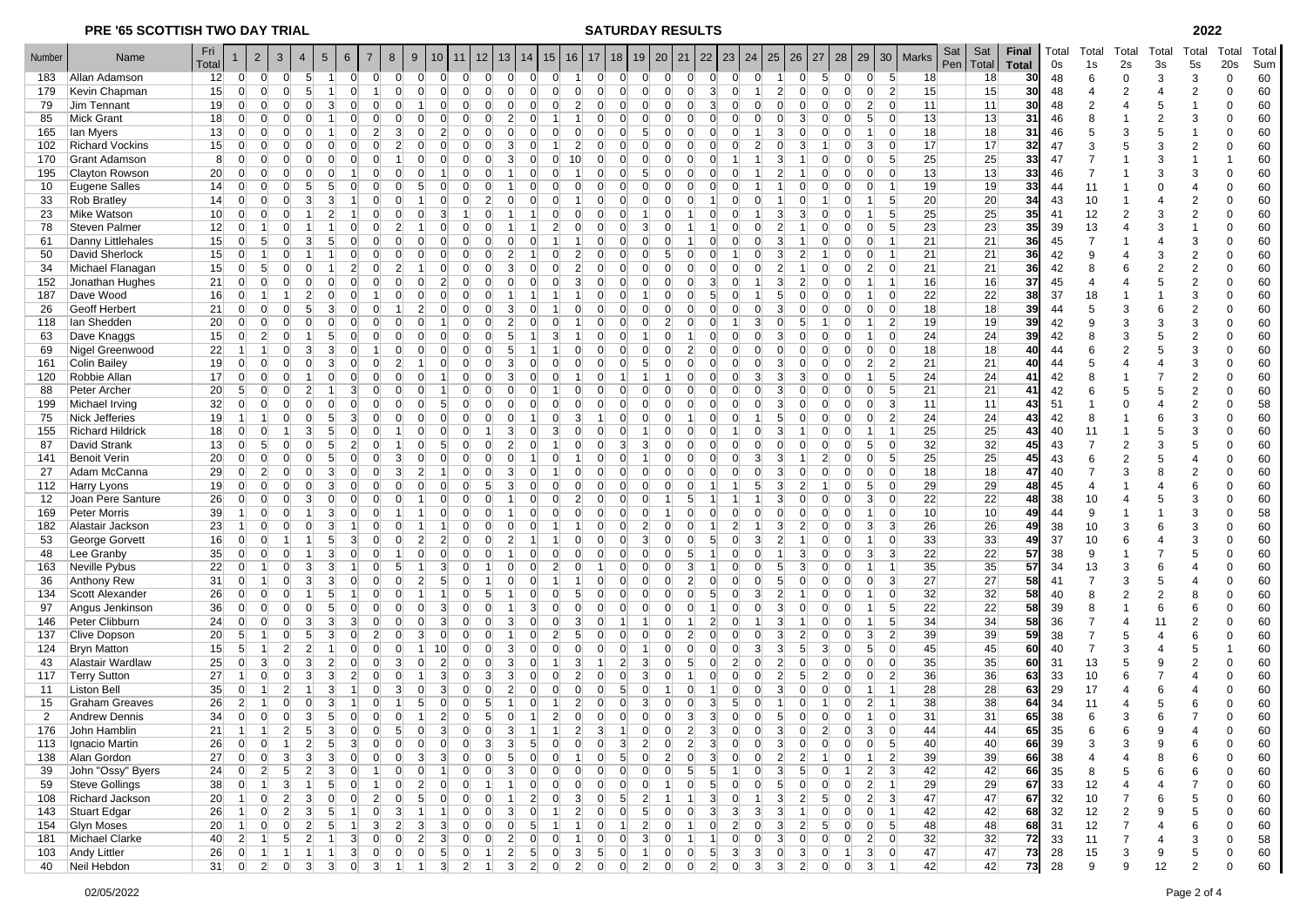| Number          | Name                           | Fri             | $\overline{2}$    | 3                                                  | $\overline{4}$       | $5\overline{)}$     | 6                                | $\overline{7}$ | 8                           | 9                                | 10             |                | 12 <sup>2</sup>                  | 13             | 14             | 15 <sup>15</sup>                | 16             | 17                   | 18             | 19<br><b>20</b> | 21             | 22                               | 23             | 24                | 25                 | 26             | 27             | 29<br>28             | 30 <sub>1</sub>                  | Marks           | Sat<br>Sat           | Final        | Total          | Total          | Total                 | Total          | Total               | Total                | Total    |
|-----------------|--------------------------------|-----------------|-------------------|----------------------------------------------------|----------------------|---------------------|----------------------------------|----------------|-----------------------------|----------------------------------|----------------|----------------|----------------------------------|----------------|----------------|---------------------------------|----------------|----------------------|----------------|-----------------|----------------|----------------------------------|----------------|-------------------|--------------------|----------------|----------------|----------------------|----------------------------------|-----------------|----------------------|--------------|----------------|----------------|-----------------------|----------------|---------------------|----------------------|----------|
|                 |                                | Total           |                   |                                                    |                      |                     |                                  |                |                             |                                  |                |                |                                  |                |                |                                 |                |                      |                |                 |                |                                  |                |                   |                    |                |                |                      |                                  |                 | Pen   Total          | <b>Total</b> | 0s             | 1s             | 2s                    | 3s             | 5s                  | 20s                  | Sum      |
| 8               | Martyn Stanistreet             | 29              | -11               | 1<br> 0                                            | 3 <sup>l</sup>       | 3 <sup>l</sup>      | 0                                | 5              | 3 <sup>l</sup>              | 11                               | 3 <sup>1</sup> | $\overline{0}$ | $\overline{3}$                   | 3 <sup>l</sup> | 3              | 1                               | -11            | 0                    | $\overline{0}$ | $\overline{0}$  | $\overline{0}$ | $\overline{0}$<br>$\overline{1}$ | $\Omega$       | 0                 | 3 <sup>l</sup>     | 2 <sup>1</sup> |                | $\Omega$             | -51                              | 44              | 44                   | 73           | 26             | 15             | 5                     | 11             | 3                   | $\Omega$             | 60       |
| 127             | Paul Ray                       | 35              | $\overline{0}$    | $\Omega$<br>$\overline{0}$                         | $\mathcal{P}$        | $\Omega$            | $\Omega$                         | $\Omega$       | $\overline{2}$              | $\Omega$                         |                | $\Omega$       | $\Omega$                         |                | $\overline{2}$ | $\Omega$                        | $\overline{2}$ | 3                    | $\overline{0}$ | $\Omega$        |                | $\mathcal{P}$<br>3               | $\Omega$       | $\mathcal{P}$     | 3                  | 3              | $\Omega$       | $\Omega$             | 5                                | 39              | 39                   | 74           | 32             | $\overline{7}$ | 6                     | 10             | 5                   | $\mathbf 0$          | 60       |
| 147             | Darren Phypers                 | 37              |                   | $\overline{2}$<br>$\Omega$                         |                      | 3                   | $\overline{0}$                   | $\Omega$       | 3                           | $\overline{2}$                   |                |                | $\Omega$                         |                | $\Omega$       | $\Omega$                        |                | 5 <sup>1</sup>       | $\overline{2}$ | 3               |                | U                                |                | $\Omega$          | 5                  |                | $\Omega$       | $\Omega$             | $\mathbf{3}$<br>$\mathcal{P}$    | 37              | 37                   | 74           | 31             | 9              | 5                     | 10             | 5                   | $\Omega$             | 60       |
| 57              | <b>Barry Burton</b>            | 51              | $\Omega$          | $\Omega$                                           |                      | 5                   |                                  |                |                             |                                  |                |                | $\Omega$                         |                |                |                                 |                |                      |                |                 |                |                                  |                |                   | 5                  |                |                | $\Omega$             | $\overline{2}$                   | 25              | 25                   | 76           | 33             | 10             | 5                     | $\overline{2}$ | 10                  | $\Omega$             | 60       |
| 107             | Peter Carson                   | 30 <sup>1</sup> | $\overline{0}$    | $\Omega$<br>$\Omega$                               |                      | 5                   |                                  |                |                             |                                  |                |                | $\Omega$                         |                |                | $\Omega$                        |                |                      |                |                 |                | 5                                |                | 3                 | 3                  |                |                | $\Omega$             | -5<br>$\overline{0}$             | 47              | 47                   | 77           | 37             | 6              | 3                     | 5              | 8                   |                      | 60       |
| 96              | Mick James                     | 45              | $\Omega$          |                                                    | 5                    | 3                   | 3                                |                |                             |                                  |                |                |                                  |                |                |                                 |                |                      |                |                 |                |                                  |                |                   |                    |                |                | $\Omega$             | -3<br>$\Omega$                   | 32              | 32                   | 77           | 28             | 10             | 9                     | 8              | 5                   | $\Omega$             | 60       |
| 131             | Robin Oliphant                 | 26              | $\Omega$          | $\overline{2}$<br>$\Omega$                         |                      | 5 <sup>5</sup>      | $\overline{2}$                   |                | 2                           |                                  |                | O              | $\overline{3}$                   |                | 3              | $\Omega$                        | 2              |                      |                | 3               | 3              | $\overline{2}$<br>3              |                | $\Omega$          | 3                  |                | $\Omega$       | $\Omega$             | 3<br>$\mathbf{3}$                | 53              | 53                   | 79           | 30             | 7              | $\overline{7}$        | 11             | 5                   | $\Omega$             | 60       |
| 114             | Colin Fray                     | 20              |                   | 3                                                  |                      |                     | 5 <sup>1</sup>                   |                | 3                           | $\overline{2}$                   |                | 5              | 3                                |                |                | $\Omega$                        |                |                      |                |                 |                | 5                                |                |                   | 3                  |                |                |                      | $\Omega$                         | 61              | 61                   | 81           | 33             | $\overline{7}$ | $\overline{2}$        | 10             | 8                   |                      | 60       |
| 148             | William Rhodes                 | 39              | $\overline{0}$    |                                                    |                      |                     |                                  |                |                             |                                  |                |                | $\Omega$                         |                |                | $\overline{2}$                  |                |                      |                | 3               |                | 3                                | $\mathcal{P}$  |                   | 3                  |                |                | $\Omega$             | $\overline{2}$<br>3              | 43              | 43                   | 82           | 26             | 11             | 8                     | 10             | 5                   | $\Omega$             | 60       |
| 135             | Frederic Bergada               | 53              | $\Omega$          |                                                    |                      |                     |                                  |                | 3                           |                                  |                |                | $\Omega$                         |                |                |                                 |                |                      |                |                 |                | 3                                |                |                   | 3 <sup>1</sup>     | 3              | 3              | $\Omega$             | $\overline{0}$<br>$\Omega$       | 30 <sup>°</sup> | 30                   | 83           | 32             | 16             |                       | 10             | $\overline{1}$      | $\Omega$             | 60       |
| 109             | <b>Garry Shaw</b>              | 29              | $\overline{0}$    |                                                    |                      |                     | 3                                |                |                             |                                  |                |                | $\Omega$                         |                |                | $\Omega$                        |                | $\sqrt{5}$           | $\Omega$       | 5               |                | 3                                |                | 3                 | 5                  |                |                | $\Omega$             | $\overline{2}$                   | 54              | 54                   | 83           | 29             | 11             | $\boldsymbol{\Delta}$ | 8              | 8                   | $\Omega$             | 60       |
| 90              | Calum Proctor                  | 38              |                   | 3                                                  |                      | 5                   | 3                                |                |                             |                                  |                | 3              |                                  |                | 3              |                                 |                |                      | 2              |                 |                |                                  |                |                   | 3                  | .5             |                | $\Omega$             | $\overline{2}$                   | 46              | 46                   | 84           | 26             | 14             |                       | 9              | $\overline{7}$      | $\Omega$             | 60       |
| 81              | Graham Law                     | 45              |                   |                                                    |                      |                     |                                  |                |                             |                                  |                |                |                                  |                |                |                                 |                |                      |                |                 |                | 5                                |                |                   | $\overline{2}$     |                |                | $\Omega$             | $\Omega$<br>5                    | 40              | 40                   | 85           | 30             | 9              | $\overline{7}$        | $\overline{4}$ | 10                  | $\Omega$             | 60       |
| 16              | Mervyn Powell                  | 47              | 3                 |                                                    |                      |                     |                                  |                |                             |                                  |                |                |                                  |                |                |                                 |                |                      |                |                 |                |                                  |                |                   | 5                  |                |                |                      | $\Omega$                         | 38              | 38                   | 85           | 29             | 10             | $\overline{4}$        | 9              | 8                   | $\Omega$             | 60       |
| 151             | <b>Jack Metcalf</b>            | 43              |                   |                                                    |                      |                     |                                  |                |                             |                                  |                |                |                                  |                |                |                                 |                |                      |                |                 |                |                                  |                |                   | 3                  |                |                |                      | $\overline{2}$<br>-5             | 44              | 44                   | 87           | 26             | 11             | 5                     | 12             | 6                   | $\Omega$             | 60       |
| 28              | <b>Richard Power</b>           | 57              |                   |                                                    |                      |                     |                                  |                |                             | 5                                |                |                | $\Omega$                         |                |                |                                 |                |                      |                |                 |                |                                  |                |                   |                    |                |                | $\Omega$             | $\overline{0}$                   | 31              | 31                   | 88           | 25             | 20             | $\overline{2}$        | 8              | 5                   | $\Omega$             | 60       |
| 95              | Robin Mill                     | 45              | $\mathcal{P}$     | 3                                                  |                      |                     |                                  |                |                             |                                  |                |                |                                  |                |                |                                 |                |                      |                |                 |                |                                  |                |                   | 3                  |                |                |                      | 3<br>-1                          | 43              | 43                   | 88           | 23             | 9              | 11                    | 14             | 3                   | $\Omega$             | 60       |
| 44              | Duncan MacDonald               | 25              | $\Omega$          | 5 <sup>5</sup><br>$\Omega$                         | 5                    | 3                   | $\Omega$                         |                |                             | 3                                |                | $\Omega$       | $\Omega$                         | 5              | <sup>n</sup>   | 3                               | 5              | $\Omega$             | 10             | 10 <sup>1</sup> |                | U                                |                |                   | 5                  |                |                | $\Omega$             | $\Omega$<br>$\Omega$             | 64              | 64                   | 89           | 40             | $\overline{2}$ |                       | 5              | 10                  | 2                    | 60       |
| $5\overline{)}$ | Derek Ramsay                   | 44              | 3                 |                                                    |                      | 3                   |                                  |                |                             | 3                                |                |                | 3                                |                |                | $\mathcal{P}$                   |                |                      |                |                 |                |                                  |                |                   | 5                  |                |                | $\Omega$             | $\Omega$<br>5                    | 46              | 46                   | 90           | 24             | 8              | 8                     | 17             | 3                   | $\Omega$             | 60       |
| 153             | Ben Hollingworth               | 38              | 3                 | $\overline{3}$<br>$\overline{2}$                   |                      | 5 <sup>5</sup>      | 3                                |                |                             |                                  |                |                | $\overline{2}$                   | 3              |                |                                 |                |                      | 5              | 5               |                |                                  |                |                   | 3                  |                |                |                      | $\overline{2}$<br>5 <sup>5</sup> | 59              | 59                   | 97           | 22             | 11             | $\overline{7}$        | 14             | 6                   | $\Omega$             | 60       |
| 111             | Antoni Guillen                 | 42              | $\Omega$          | 3                                                  |                      | 5                   | $\overline{2}$                   |                |                             |                                  |                |                | $\Omega$                         |                |                | $\mathcal{P}$                   |                |                      |                |                 |                |                                  |                |                   |                    |                |                | $\Omega$             | 5<br>$\overline{2}$              | 58              | 58                   | 100          | 32             | 3              | 6                     | 5              | 14                  |                      | 60       |
| 186             | lain Duffus                    | 33              | $\mathbf{3}$      | 5                                                  |                      | 3                   |                                  |                |                             |                                  |                |                | $\overline{0}$                   |                |                | 3                               |                |                      | 5              |                 |                | 3                                |                | $\overline{2}$    |                    |                |                |                      | 5                                | 69              | 69                   | 102          | 22             | 14             | 3                     | 14             | 6                   |                      | 60       |
| 197             | <b>Billy Bishop</b>            | 45              | $\mathbf{3}$      | 3                                                  |                      | 3                   |                                  | 3              | 3                           | 3                                | 3              | $\Omega$       | $\overline{2}$                   | 5              |                | $\overline{2}$                  | 3              |                      | 5              |                 |                | $\Omega$                         |                |                   | 3                  |                |                | $\Omega$             | 3                                | 57              | 57                   | 102          | 21             | 12             | 5                     | 15             | 7                   | $\Omega$             | 60       |
| 18              | Carlos Fernandez               | 63              | $\overline{0}$    | $\Omega$<br>$\Omega$                               | 3                    | 2                   | 0                                | 3              | 2                           | 3                                |                | $\Omega$       | $\overline{0}$                   | 3              | $\Omega$       | $\Omega$                        |                |                      | 5              |                 |                |                                  |                |                   | 3                  | 5 <sup>1</sup> | $\Omega$       | $\Omega$             | 3                                | 42              | 42                   | 105          | 27             | 14             | $\overline{4}$        | 8              | $\overline{7}$      | $\Omega$             | 60       |
| 77              | Peter Flowers                  | 39              | $\overline{2}$    | 5                                                  |                      | 3                   |                                  |                |                             | 3                                |                |                |                                  |                |                |                                 |                |                      |                |                 |                | 5                                |                | 3                 | $\overline{2}$     |                |                | $\Omega$             | 3<br>-5                          | 73              | 73                   | 112          | 23             | 8              | $\overline{7}$        | 10             | 12                  | $\Omega$             | 60       |
| 35              | Frank Blackbyrne               | 58              | $\Omega$          |                                                    |                      | 5                   | $\overline{2}$                   |                |                             |                                  |                |                |                                  |                |                |                                 |                |                      |                |                 |                | 5                                |                |                   | $\mathbf{3}$       | 5              |                |                      |                                  | 54              | 54                   | 112          | 19             | 16             | 5                     | 9              | 11                  | $\Omega$             | 60       |
| 185             | Eirian Davies                  | 59              | $\overline{2}$    | 5<br>$\Omega$                                      |                      |                     |                                  |                |                             |                                  |                |                | $\Omega$                         |                |                | 3                               |                |                      |                | 3               |                |                                  |                | 2                 | 5                  |                |                |                      | 3 <sup>l</sup><br>-5             | 54              | 54                   | 113          | 21             | 9              | 8                     | 11             | 11                  | $\Omega$             | 60       |
| 13              | <b>Tony Bradley</b>            | 51              | $\Omega$          | $\overline{2}$                                     |                      |                     |                                  |                |                             |                                  |                |                | 3                                |                |                |                                 |                |                      |                |                 |                |                                  |                |                   | 3                  |                |                | $\Omega$             | 3<br>$\overline{1}$              | 62              | 62                   | 113          | 21             | 5              | 8                     | 19             | $\overline{7}$      | $\Omega$             | 60       |
| 116             | Kevin Rivington                | 43              | 3                 | $\overline{3}$                                     |                      | 3                   |                                  |                |                             |                                  |                |                | 5                                | 3              | 2              |                                 |                | $\overline{2}$       | $\mathbf{3}$   | 3               |                | 3<br>5                           |                | 3                 | 5                  | $\mathbf{3}$   |                | $\overline{0}$       | $\overline{2}$<br>-5             | 70              | 70                   | 113          | 17             | 12             | 8                     | 15             | 8                   | $\Omega$             | 60       |
| 145             | <b>Bruce Metcalf</b>           | 44              |                   | $\overline{2}$                                     |                      |                     |                                  |                |                             |                                  |                |                |                                  |                | 3              | $\Omega$                        |                |                      | 3              | 5               |                | 3                                |                |                   | 5                  |                |                | $\Omega$             | -5<br>$\overline{2}$             | 69              | 69                   | 113          | 17             | 10             | 10                    | 16             | 7                   | $\Omega$             | 60       |
| $\overline{7}$  | Nibbs Adams                    | 65              |                   | $\overline{0}$<br>$\vert$ 1                        | 5                    |                     | $\Omega$                         | 3              | $\Omega$                    | 3<br>3                           |                |                | $\Omega$                         |                | 3              | $\overline{2}$<br>$\mathcal{P}$ | 3              | $\Omega$             | $\overline{2}$ | 5               |                | .5<br>U                          |                |                   | $\mathcal{B}$<br>5 | $\mathbf{3}$   | $\Omega$       | $\overline{0}$       | $\mathbf{3}$<br>-1               | 49              | 49                   | 114          | 29             | 10             | $\overline{4}$        | 12             | $\overline{4}$      | $\Omega$             | 59       |
| 136             | Neil Clarke                    | 51              |                   | $\overline{2}$                                     |                      | 5                   | 3                                |                |                             |                                  |                |                |                                  |                | 3              |                                 | 5              | з                    |                |                 |                | $\Omega$                         |                |                   |                    |                |                | $\Omega$             | $\mathbf{3}$<br>5                | 63              | 63                   | 114          | 20             | 9              | 6                     | 16             | 9                   | $\Omega$<br>$\Omega$ | 60       |
| $\overline{1}$  | Gordon Halley<br>Peter McCanna | 62<br>60        | 5 <sup>5</sup>    | 2 <sup>1</sup><br>$\overline{2}$<br>$\overline{0}$ |                      | 5 <sup>5</sup><br>3 | 2 <sup>1</sup><br>2 <sup>1</sup> | $\overline{2}$ | $\overline{2}$<br>3         | $\mathbf{3}$                     | 3              | $\Omega$       | $\overline{2}$<br>$\overline{0}$ | 3<br>3         | $\overline{2}$ | $\Omega$<br>3                   |                | $\Omega$<br>$\Omega$ | $\Omega$<br>3  | $\overline{2}$  |                | .5<br>5                          |                | $\Omega$          | 3                  | $\overline{2}$ | $\overline{0}$ | $\Omega$<br>$\Omega$ | $\mathbf{3}$<br>5 <sup>5</sup>   | 52<br>56        | 52<br>56             | 114<br>116   | 20             | $\overline{7}$ | 10<br>9               | 15<br>16       | 8<br>$\overline{7}$ | $\Omega$             | 60<br>60 |
| 29<br>17        | <b>Garry Dwyer</b>             | 52              | $\mathbf{3}$<br>3 | 2 <sup>1</sup>                                     |                      | 3                   |                                  | 3              | 3                           | $\overline{2}$<br>$\overline{0}$ | $\overline{2}$ | $\overline{2}$ | 3                                | 3              | 3              | $\overline{2}$                  |                |                      | 3              |                 |                | 3                                |                | 2                 | 5                  |                |                | $\Omega$             | $\overline{2}$                   | 64              | 64                   | 116          | 13<br>13       | 15             | 11                    |                |                     | $\Omega$             | 60       |
|                 | <b>Frank Borchers</b>          | 80              | $\Omega$          | $\Omega$                                           |                      | $\overline{2}$      | $\Omega$                         | 3              | 3                           |                                  |                | 3              | $\Omega$                         | 3              |                |                                 |                |                      |                |                 |                | 3                                |                |                   | 5                  | 3              | $\mathcal{P}$  | $\Omega$             | $\overline{2}$<br>$\overline{0}$ | 37              | 37                   | 117          | 31             | 12<br>9        | $\overline{4}$        | 19<br>10       | 5<br>$\overline{4}$ | $\Omega$             | 58       |
| 56<br>32        | Colin Benson                   | 43              | $\overline{2}$    | $\Omega$                                           | 5                    | 5                   | 5                                |                | 2                           | 3                                |                | 3              |                                  | 5              | 3              |                                 | 3              |                      | 3              | 5               |                | 5<br>5                           |                |                   | 5                  |                |                | $\Omega$             | 5                                | 75              | 75                   | 118          | 16             | 15             | 8                     | 9              | 12                  | $\Omega$             | 60       |
| 41              | Michael Bell                   | 58              | $\overline{0}$    | $\overline{2}$                                     | 5                    | 3                   | $\overline{2}$                   |                |                             | 3                                |                |                | $\Omega$                         | 5              | 3              |                                 |                |                      |                | 3               |                |                                  |                |                   | 5                  |                |                |                      | -5                               | 61              | 61                   | 119          | 16             | 11             | 7                     | 18             | 8                   | $\Omega$             | 60       |
| 167             | James Oppen                    | 51              | $\Omega$          |                                                    |                      |                     |                                  |                |                             |                                  |                |                |                                  |                |                |                                 |                |                      |                |                 |                |                                  |                |                   |                    |                |                |                      |                                  | 69              | 69                   | 120          | 22             | 10             | 6                     | 6              | 16                  | $\Omega$             | 60       |
| 156             | Seamus Watson                  | 56              | $\Omega$          | $\overline{2}$<br>$\mathcal{E}$                    |                      |                     | $\overline{2}$                   |                |                             |                                  |                |                |                                  |                |                | 3                               |                |                      |                |                 |                | 3                                |                |                   | 3                  |                |                |                      | 3 <sup>l</sup><br>-5             | 65              | 65                   | 121          | 17             | $\overline{7}$ | 6                     | 24             | 6                   | $\Omega$             | 60       |
| 160             | Robert Hoffman                 | 66              |                   | $\mathcal{P}$                                      |                      |                     |                                  |                |                             |                                  |                |                |                                  |                |                |                                 |                |                      |                |                 |                |                                  |                |                   |                    |                |                | $\Omega$             | 5<br>3                           | 58              | 58                   | 124          | 25             | $\overline{2}$ | 8                     | 12             | 12                  | $\Omega$             | 59       |
| 196             | <b>Michael Dorricott</b>       | 54              | $\overline{0}$    | $\overline{3}$<br>$\Omega$                         |                      | 5                   | 5 <sup>1</sup>                   |                |                             | 5                                |                | 3              | $\Omega$                         |                |                | 3                               | 5              |                      | 5              | 3               |                |                                  |                | $\sqrt{5}$        | 3                  |                |                | $\overline{0}$       | 3 <sup>l</sup><br>-1             | 72              | 72                   | 126          | 22             | 8              | $\overline{2}$        | 13             | 15                  | $\Omega$             | 60       |
| 91              | Nicholas Atha                  | 53              | $\Omega$          |                                                    |                      | 5                   | 5                                |                |                             |                                  |                |                | $\Omega$                         |                | 5              | 3                               | 3              |                      |                | 5               |                | 5                                |                |                   | 3                  | 5              |                | $\overline{0}$       | 3<br>-1                          | 74              | 74                   | 127          | 22             | 9              | 5                     | 8              | 16                  | $\Omega$             | 60       |
| 3               | lan Thompson                   | 63              | 3                 | $\overline{3}$<br>$\mathbf{3}$                     | 5                    | 3                   | 3                                |                | 5                           | 3                                |                |                | $\mathbf{3}$                     |                |                | $\Omega$                        | $\mathcal{P}$  | $\Omega$             | $\overline{2}$ | 3               |                | 3                                |                |                   | 5                  | $\mathbf{3}$   | $\overline{2}$ | $\Omega$             | 5 <sup>1</sup><br>-3             | 77              | 77                   | 140          | 13             | 8              | $\overline{7}$        | 21             | 11                  | $\Omega$             | 60       |
| 37              | <b>Chris Hampshire</b>         | 73              | 5 <sup>5</sup>    | $\mathbf{3}$<br>$\mathbf{3}$                       | 3                    | 3                   | $\overline{2}$                   | 3              | $\overline{2}$              | 3                                |                |                | 3                                | 3              | 3              |                                 | 5              |                      | $\overline{2}$ | 3               |                | 5                                |                |                   | 5                  |                |                | $\Omega$             | 3<br>5 <sup>5</sup>              | 80              | 80                   | 153          | 9              | 10             | $\overline{7}$        | 22             | 12                  | $\Omega$             | 60       |
| 140             | Kim Waters                     | 74              | $\overline{2}$    | 2 <sup>1</sup><br>$\overline{0}$                   |                      | 3                   |                                  | $\mathbf{3}$   | $\overline{2}$              | 3                                |                | $\Omega$       | 3                                | 3              | 5              | $\overline{2}$                  | 3              |                      | 3              |                 |                | 5                                |                | 3                 | 5                  |                | 5              | $\Omega$             | 5<br>5                           | 82              | 82                   | 156          | 16             | 8              | $\overline{4}$        | 17             | 15                  | $\Omega$             | 60       |
| 54              | Rainer Amerpohl                | 104             | $\overline{2}$    | 3                                                  |                      | 3                   | $\overline{2}$                   |                | 3                           | 3                                |                |                |                                  |                | 5              | 3                               |                |                      |                |                 |                |                                  |                | $\overline{3}$    | 10 <sup>1</sup>    |                |                | $\Omega$             | $\overline{2}$<br>$\vert$ 2      | 91              | 91                   | 195          | 15             | 6              | 6                     | 14             | 17                  |                      | 59       |
| 119             | <b>Robert Lowther</b>          | 115             | $\mathbf{3}$      | 5 <sub>5</sub><br>$\mathbf{3}$                     | 3                    | 3                   | $\mathbf{3}$                     | $\overline{0}$ | 3                           | $\mathbf{3}$                     | 3              | 3              | $\vert 3 \vert$                  | 5              | 5 <sup>5</sup> | 5 <sub>5</sub>                  | $\overline{2}$ | $\Omega$             | $\mathbf{3}$   | 3 <sup>1</sup>  | 5 <sup>5</sup> | $\mathbf{3}$<br>5                |                | $\lvert 3 \rvert$ | 3 <sup>1</sup>     | 3 <sup>1</sup> | 3              | $\overline{0}$       | 5 <sup>5</sup><br>$\overline{2}$ | 91              | 98<br>$\overline{7}$ | 213          | $\overline{4}$ | $\overline{2}$ | 5                     | 29             | 20                  | $\Omega$             | 60       |
| 168             | Ian Strickland                 |                 | $\overline{0}$    | $\overline{0}$<br> 0                               | $\overline{0}$       | 0                   | $\overline{0}$                   | 0              | $\overline{0}$              | $\vert$ 1                        | 1              | 0              | 0                                | $\overline{0}$ | $\overline{0}$ | $\vert$ 1                       | $\overline{0}$ | 0                    | $\overline{0}$ | 0               | $\overline{0}$ | $\overline{0}$<br> 0             | $\overline{0}$ | $\vert$ 3         | 3 <sup>l</sup>     | 0              | $\overline{0}$ | $\overline{0}$       | $\Omega$                         | 10 <sup>1</sup> |                      | $10$ ######  | 43             | 5              | $\Omega$              | 3              | $\overline{1}$      | $\Omega$             | 52       |
| 194             | Richard Allen                  | $14$ 0          |                   | 0 <br>$\overline{0}$                               | $\overline{0}$       | $\overline{0}$      | $\overline{0}$                   | $\overline{0}$ | $\overline{0}$              | $\overline{0}$                   | 0              | $\overline{0}$ | $\overline{0}$                   | 0              |                | $\overline{0}$                  | $\overline{0}$ |                      |                | 5 <sup>1</sup>  |                |                                  |                |                   |                    |                |                |                      |                                  |                 |                      | #####        | 43             |                |                       |                | $\sim$              |                      | 48       |
| 132             | Jamie Reid                     | 25              | 0                 | $\vert$ 1<br> 0                                    | $\overline{0}$       | 0                   | 0                                | 0              | $\overline{0}$              | $\mathbf{2}$                     | $\overline{0}$ | 0              | 0                                | $\mathbf{3}$   | $\overline{0}$ | $\overline{0}$                  | 0              | 0                    | $\overline{2}$ |                 |                |                                  |                |                   |                    |                |                |                      |                                  |                 |                      | ######       | 37             | 3              | $\overline{2}$        | $\overline{2}$ |                     | $\Omega$             | 48       |
| 62              | David Dench                    | 22              | $\overline{0}$    | $\mathbf{0}$                                       | $\Omega$             | $\overline{2}$      |                                  |                |                             | $\overline{0}$                   | 5              | $\mathbf{0}$   | $\overline{0}$                   |                | 0              | $\overline{0}$                  | 0              | 0                    | $3 \vert$      | 5 <sup>2</sup>  | 0              | $\vert$ 2<br>3 <sup>l</sup>      | $\overline{2}$ |                   |                    |                |                |                      |                                  |                 |                      | ######       | 34             |                | 3                     | 3              | 5                   | $\Omega$             | 53       |
|                 | 164 Paul Heys                  |                 | $0 \quad 0$       |                                                    | 0 <br>$\overline{2}$ | 3 <sup>l</sup>      | 0                                | 0              | 0                           | $\vert$ 1                        | $\overline{0}$ | 0              | 0                                | $1 \vert$      | $\overline{0}$ | 0                               | $\overline{0}$ | 0                    | 0              | 0               | $ 0 $ $ 0 $    | $\overline{0}$                   | 0              | 0                 | 0                  | 0              | $\overline{0}$ | $\overline{0}$       | $\overline{0}$<br>1              | 8 <sup>°</sup>  |                      | 8######      | 31             | 3              |                       |                | 0                   | $\mathbf 0$          | 36       |
|                 | 193   David Metcalfe           |                 | $\overline{0}$    | $\overline{0}$<br> 0                               | 1                    | $\mathbf{3}$        | 1                                | 0              | $\overline{0}$              | 0                                | $\mathbf{3}$   | 0              | 0                                | $\overline{0}$ | $\overline{0}$ | $\overline{0}$                  | $\vert$ 1      | 1                    | $0 \quad 0$    |                 | 0              | 0 <br> 0                         | 0              | 0                 | 3                  | $\vert$ 1      | 0              | 0                    | 1<br> 0                          | 15              |                      | 15 ######    | 26             | 6              |                       | 3              | $\mathbf 0$         | $\Omega$             | 36       |
| 162             | Gary Fleckney                  | 29              | $1 \quad 1$       |                                                    | $0 \mid 5$           | $\vert$ 2           |                                  |                | $3 \quad 0 \quad 2 \quad 1$ |                                  | $3 \vert$      |                | $0 \quad 0$                      | $\vert$ 1      |                | $ 0 $ $ 0 $                     | $0 \mid 3$     |                      |                |                 |                |                                  |                |                   |                    |                |                |                      |                                  |                 |                      | ######       | 25             | 8              | 5                     | 6              | 3                   | 0                    | 47       |
|                 | 100 Gary Marshall              | 52              |                   |                                                    |                      |                     |                                  |                |                             |                                  |                |                |                                  |                |                |                                 |                |                      |                |                 |                |                                  |                |                   |                    |                |                |                      |                                  |                 |                      | ######       | 20             | 5              | $\mathbf 0$           | $\overline{4}$ | -1                  | $\Omega$             | 30       |
| 83              | John Nichol                    | 33              | 5 <sup>1</sup>    | 3<br> 0                                            | 5 <sub>l</sub>       | 5 <sup>5</sup>      | 1                                | 5 <sup>5</sup> |                             |                                  |                |                |                                  |                |                |                                 |                |                      |                |                 |                |                                  |                |                   |                    |                |                |                      |                                  |                 |                      | ######       | 19             | 5              | 3                     | 2              | 8                   | $\mathbf 0$          | 37       |
|                 | 122 Stephen Gossop             | 73              | 0                 | $ 0 $ 1                                            | 5 <sup>5</sup>       | $3 \vert$           | 0                                | $\vert$ 1      |                             | $0 \quad 1$                      | $3 \vert$      |                | $0 \quad 0$                      | $\vert$ 2      |                |                                 |                |                      |                |                 |                |                                  |                |                   |                    |                |                |                      |                                  |                 |                      | ######       | 17             | 9              | 5                     | 5              | 3                   | 0                    | 39       |
|                 | 105 Connor Allan               |                 |                   |                                                    |                      |                     |                                  |                |                             |                                  |                |                |                                  |                |                |                                 |                |                      |                |                 |                |                                  |                |                   |                    |                |                |                      |                                  |                 |                      | ######       |                |                |                       |                |                     |                      | 18       |